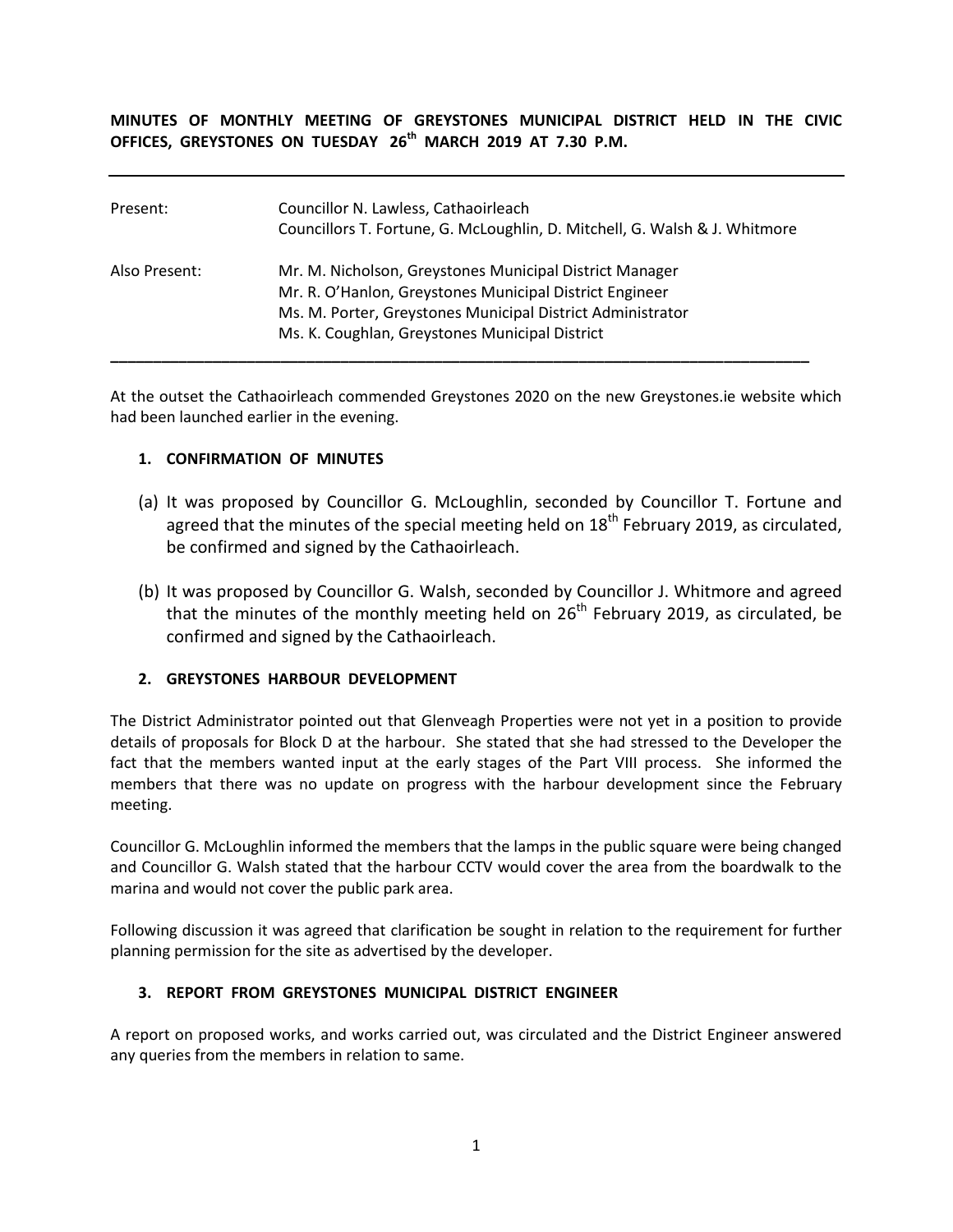Following discussion members requested the Engineer to fill in the potholes on Rathdown Road. They were critical of some new shop signage that had been erected in the town centre and they asked that the planning section of the Council introduce a policy that would ensure that all new signage was in keeping with the character of the town. In response to a query about new overhead broadband lines that have been erected in some areas of the town, the District Engineer informed the members that planning permission for such work was exempt under the Communications Acts.

# **4. CAMPER VAN PARK FOR GREYSTONES**

The Cathaoirleach referred to previous discussions about the provision of a camper van park in Greystones and informed the members that the CCSD section of the Council had carried out some research into this matter. She pointed out that the most suitable site that had been identified was at the northern end of the marina.

All the members expressed support for the provision of a fully serviced and properly run camping van park in the town and following discussion it was agreed to invite a representative from the Phoenix Motor Home Club to attend the April meeting of the Municipal District to discuss the matter further.

## **5. NOTICES OF MOTION**

No notices of motion were discussed.

## **6. CORRESPONDENCE**

- 1. The District Administrator informed the members that the Wicklow County Council Community Grant cheques would be presented in the Council Chamber at 5.30 p.m. on Tuesday  $30<sup>th</sup>$  April 2019 prior to the meeting with Gardai and the monthly meeting.
- 2. The District Administrator informed the members that nominations were now being invited for the 2019 People of the Year Awards that would be held in Greystones Golf Club on  $9<sup>th</sup>$  May 2019. She pointed out that the closing date for nominations was Friday  $26<sup>th</sup>$  April 2019.
- 3. The District Administrator reminded the members that Wicklow County Council Estate Development Grant cheques for the Greystones Municipal District would be presented in the Council Chamber at 6 p.m. on Thursday  $28<sup>th</sup>$  March 2019 followed by the presentation of awards to winners of this year's St. Patrick's Day Parade at 7 p.m.
- 4. The District Administrator informed the members of the contents of a response from Wicklow County Council in relation to public lighting issues and she stated that the report would be circulated.
- 5. The District Administrator referred to an email that had been sent to all members by the local Climate School Strike group. Following discussion on this matter it was agreed to send the following motion to Wicklow County Council for consideration at a full meeting of the Council in April: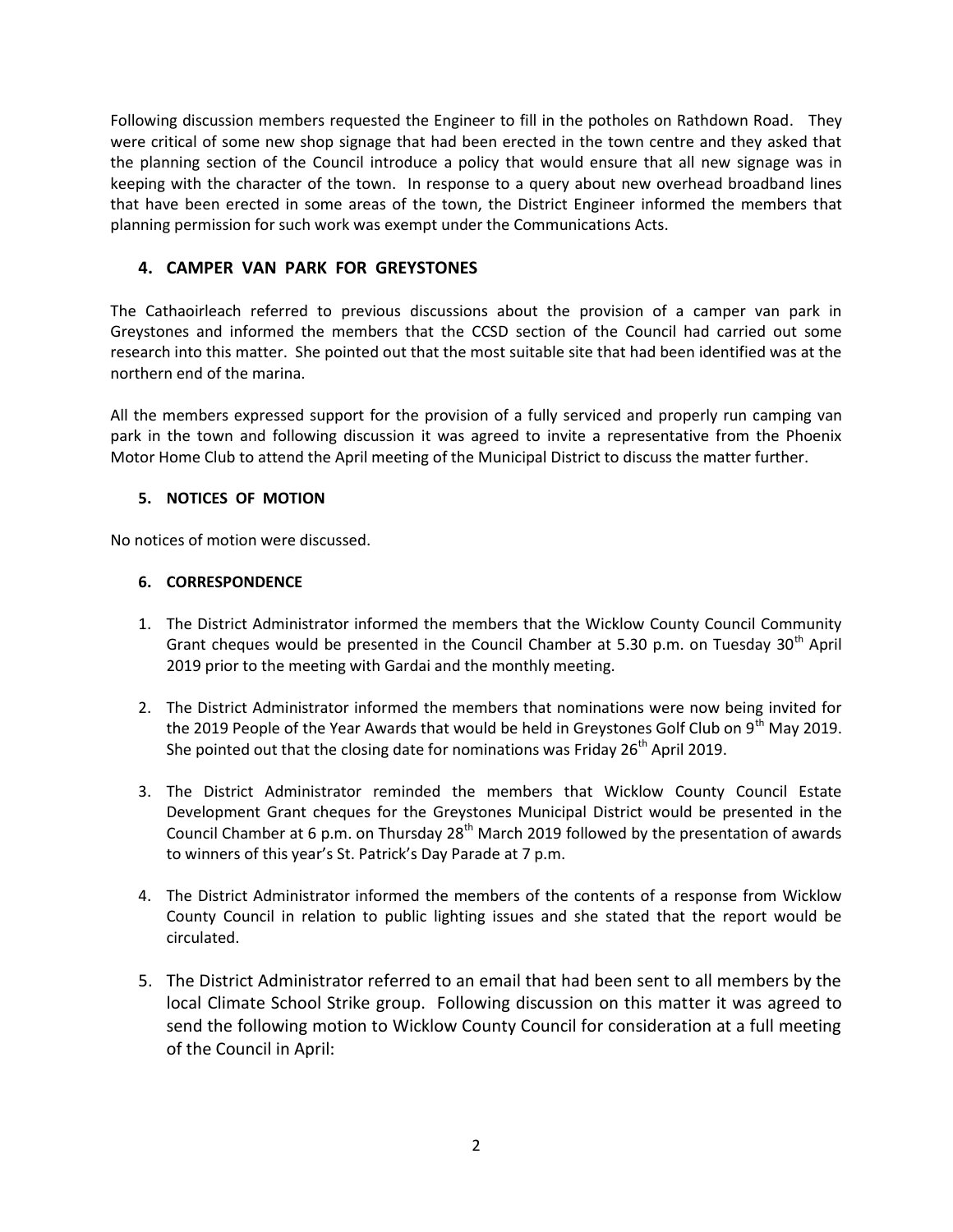*"That WCC acknowledge and support the recent Climate Strikes driven by the young people and families in Greystones, Bray, Arklow, Dublin and around the country.*

*That WCC have listened and understood the deadly urgency felt by the young people and their demand that all stakeholders and representatives act immediately to ensure that young people have a liveable future in Wicklow, in Ireland and on planet Earth.*

*That WCC agree that the evidence of emergency is overwhelming from [IPCC on Climate](https://www.ipcc.ch/sr15/) and from [WWF](https://wwf.panda.org/knowledge_hub/all_publications/living_planet_report_2018/)  [LPR on Biodiversity.](https://wwf.panda.org/knowledge_hub/all_publications/living_planet_report_2018/)*

*That WCC agree that, while relatively small in global terms, Wild Wicklow, previously acknowledged as the World's most liveable community, can and must step up and show visible leadership.*

*That Wicklow will immediate implement the following steps (as leading proactive cities and regions internationally already have):*

- *- Declare a Climate Emergency for Wicklow*
- *- Publish a Climate Action Plan*
- *- Declare a Biodiversity Emergency for Wicklow*
- *- Update and publish a Biodiversity Action Plan*
- *- Report regularly on progress on both Action Plans"*
	- 6. The District Administrator informed the members that a further email had been received from residents on Killincarrick Road in relation to parking issues. She pointed out that she had already informed the residents that there was no legal means by which parking on a public road could be restricted for the exclusive use of residents. She stated that she had also advised residents that if no spaces were available on Killincarrick Road, their Residents Parking Permits entitled them to park on adjacent roads.

While members were sympathetic to the issues raised, they agreed that twenty four hour parking restrictions were not feasible, practical or desirable. They were advised by the District Engineer that the road was not wide enough to meet the current standards for disabled parking spaces which would anyway be restricted to holders of disability parking badges and exclude most residents. Members agreed to review the matter when the current Parking Bye Laws were reviewed hopefully later this year.

7. The District Administrator referred to a request from Greystones Tidy Towns to restrict posters for the upcoming elections. She pointed out that candidates were legally entitled to put up posters and that they could only be requested to co-operate with any agreement made.

Following discussion it was agreed that posters should not be erected in the following areas:

Greystones – from Greystones Medical Centre to the traffic lights at the top of Rathdown Road and along the Seafront and harbour areas;

Delgany – from the roundabout at the top of Delgany Wood to the village centre and from Delgany NS to the junction with the N11;

Kilcoole – from the community centre at the top of Lott Lane to Colaiste Chraobh Abhann and for the entire length of Sea Road;

Newcastle – from the Watchtower premises at the southern end of the village to the junction with Church Road.

It was agreed that this request be sent to the Returning Officers, Political Parties and any known candidates and that the request be copied to the Tidy Towns Groups and the members.